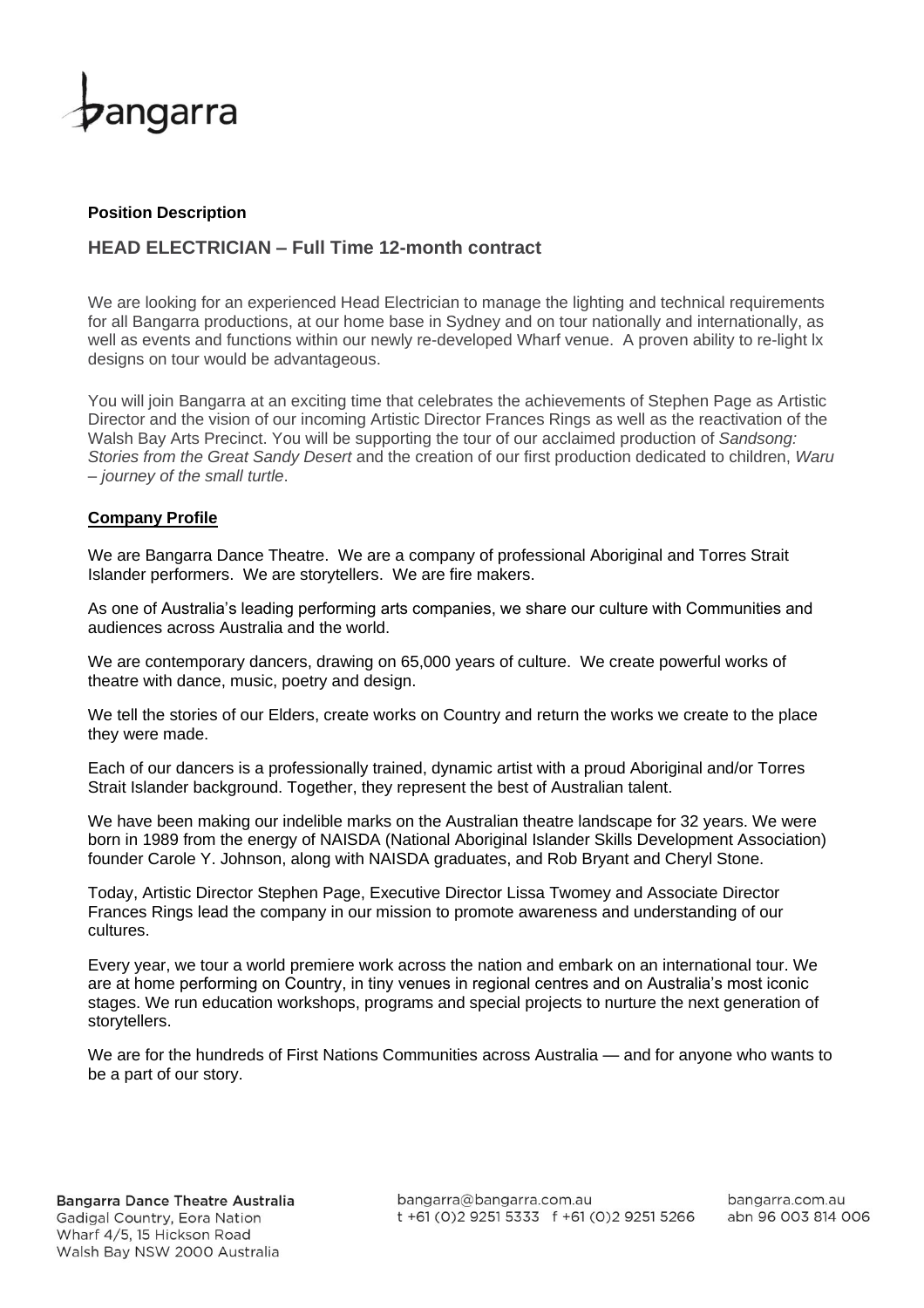

### **Position Description**

The Head Electrician reports directly to the Director, Technical & Production who in turn reports to the Executive Director.

The Head Electrician is responsible for planning and implementing all electrical/technical requirements relating to the presentation and operation of Bangarra Dance Theatre performances throughout Australia and internationally.

The Head Electrician's primary purpose is to provide electrical/technical support to Bangarra Dance Theatre productions, events and functions, including pre-production, rehearsal, and bump in/out periods.

Central to this position is the role of coordination and implementation of technical lighting, requirements for productions and venues and assisting where necessary with sound and AV. This position works collaboratively with the Director, Technical & Production, Production Manager, Stage Manager, Head Mechanist, Artistic Director, Rehearsal Director, Set, Costume & Lighting Designers and with the Company's administration & venue production staff.

At all times, the Head Electrician operates according to the requirements of the Live Performance Australia Award, WH&S Legislation and all other legislation governing workplace operations.

### **Areas of Responsibility**

### **1. Performance: Tours / Repertoire / New Works**

- 1.1. Attending production meetings, design presentations and other meetings relating to Bangarra productions, events and functions.
- 1.2. Update, prepare and modify lighting plans and technical drawings.
- 1.3. Responsible for coordinating all technical aspects of Bangarra bump ins/outs, including lighting and sound and audio-visual elements as required.
- 1.4. Responsible for booking all technical equipment hires in consultation with the Director, Production and Technical.
- 1.5. Maintaining production consumables such as lamp stock, tapes, hazer fluid etc.
- 1.6. Take responsibility for the repair and maintenance of all technical equipment and tools.
- 1.7. Provide technical solutions and support for desired set, lighting and sound effects.
- 1.8. Responsible for booking and overseeing casual lighting crew for bump ins/outs and preparation for tours.